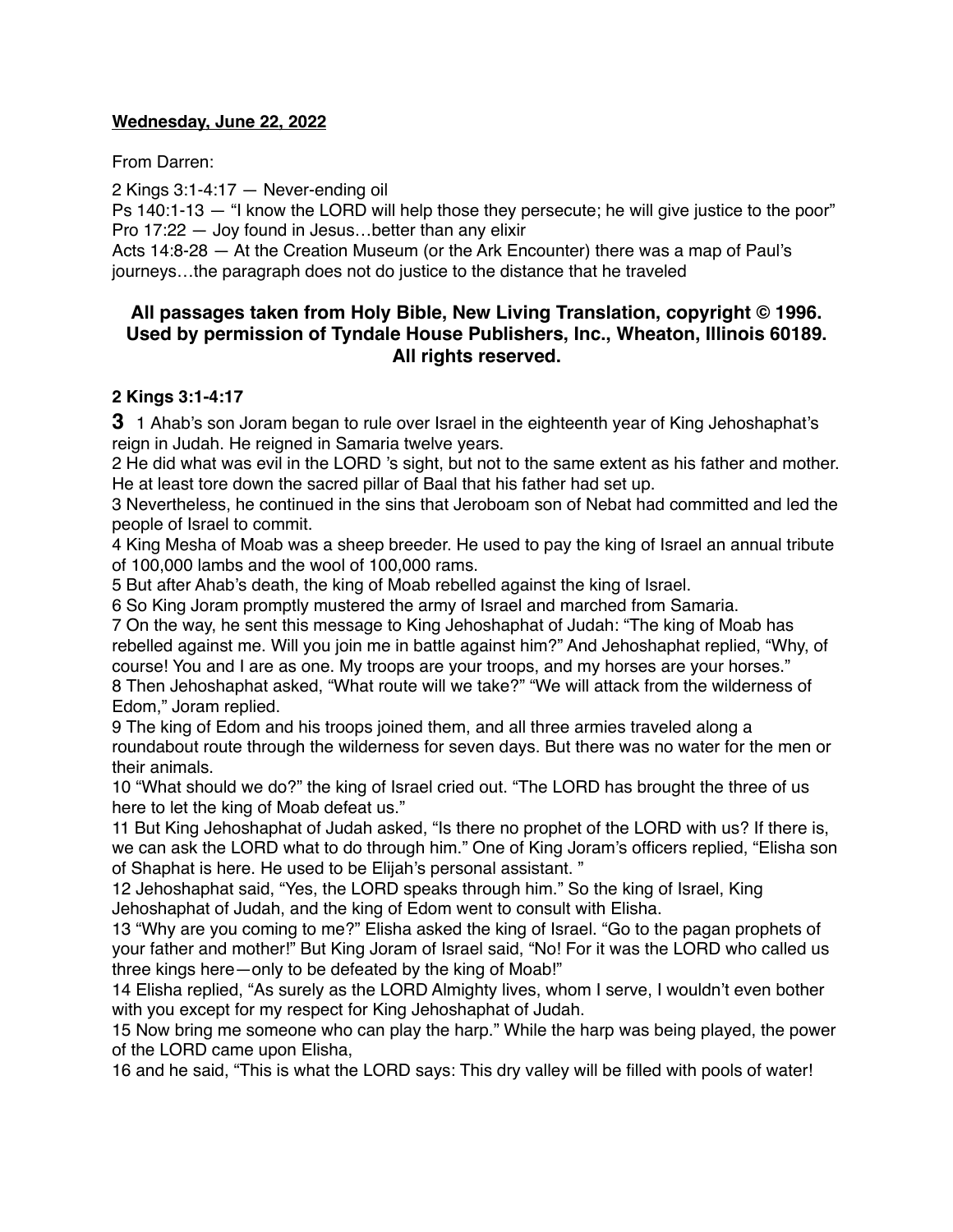17 You will see neither wind nor rain, says the LORD, but this valley will be filled with water. You will have plenty for yourselves and your cattle and other animals.

18 But this is only a simple thing for the LORD, for he will make you victorious over the army of Moab!

19 You will conquer the best of their towns, even the fortified ones. You will cut down all their good trees, stop up all their springs, and ruin all their good land with stones."

20 The next day at about the time when the morning sacrifice was offered, water suddenly appeared! It was flowing from the direction of Edom, and soon there was water everywhere. 21 Meanwhile, when the people of Moab heard about the three armies marching against them, they mobilized every man who was old enough to strap on a sword, and they stationed themselves along their border.

22 But when they got up the next morning, the sun was shining across the water, making it appear red to the Moabites—like blood.

23 "It's blood!" the Moabites exclaimed. "The three armies must have attacked and killed each other! Let's go, men of Moab, and collect the plunder!"

24 But when the Moabites arrived at the Israelite camp, the army of Israel rushed out and attacked them until they turned and ran. The army of Israel chased them into the land of Moab, destroying everything as they went.

25 They destroyed the towns, covered their good land with stones, stopped up all the springs, and cut down all the good trees. Finally, only Kir-hareseth and its stone walls were left, but men with slings surrounded and attacked it.

26 When the king of Moab saw that he was losing the battle, he led 700 of his swordsmen in a desperate attempt to break through the enemy lines near the king of Edom, but they failed. 27 Then the king of Moab took his oldest son, who would have been the next king, and sacrificed him as a burnt offering on the wall. So there was great anger against Israel, and the Israelites withdrew and returned to their own land.

**4** 1 One day the widow of a member of the group of prophets came to Elisha and cried out, "My husband who served you is dead, and you know how he feared the LORD . But now a creditor has come, threatening to take my two sons as slaves."

2 "What can I do to help you?" Elisha asked. "Tell me, what do you have in the house?" "Nothing at all, except a flask of olive oil," she replied.

3 And Elisha said, "Borrow as many empty jars as you can from your friends and neighbors.

4 Then go into your house with your sons and shut the door behind you. Pour olive oil from your flask into the jars, setting each one aside when it is filled."

5 So she did as she was told. Her sons kept bringing jars to her, and she filled one after another. 6 Soon every container was full to the brim! "Bring me another jar," she said to one of her sons.

"There aren't any more!" he told her. And then the olive oil stopped flowing.

7 When she told the man of God what had happened, he said to her, "Now sell the olive oil and pay your debts, and you and your sons can live on what is left over."

8 One day Elisha went to the town of Shunem. A wealthy woman lived there, and she urged him to come to her home for a meal. After that, whenever he passed that way, he would stop there for something to eat.

9 She said to her husband, "I am sure this man who stops in from time to time is a holy man of God.

10 Let's build a small room for him on the roof and furnish it with a bed, a table, a chair, and a lamp. Then he will have a place to stay whenever he comes by."

11 One day Elisha returned to Shunem, and he went up to this upper room to rest.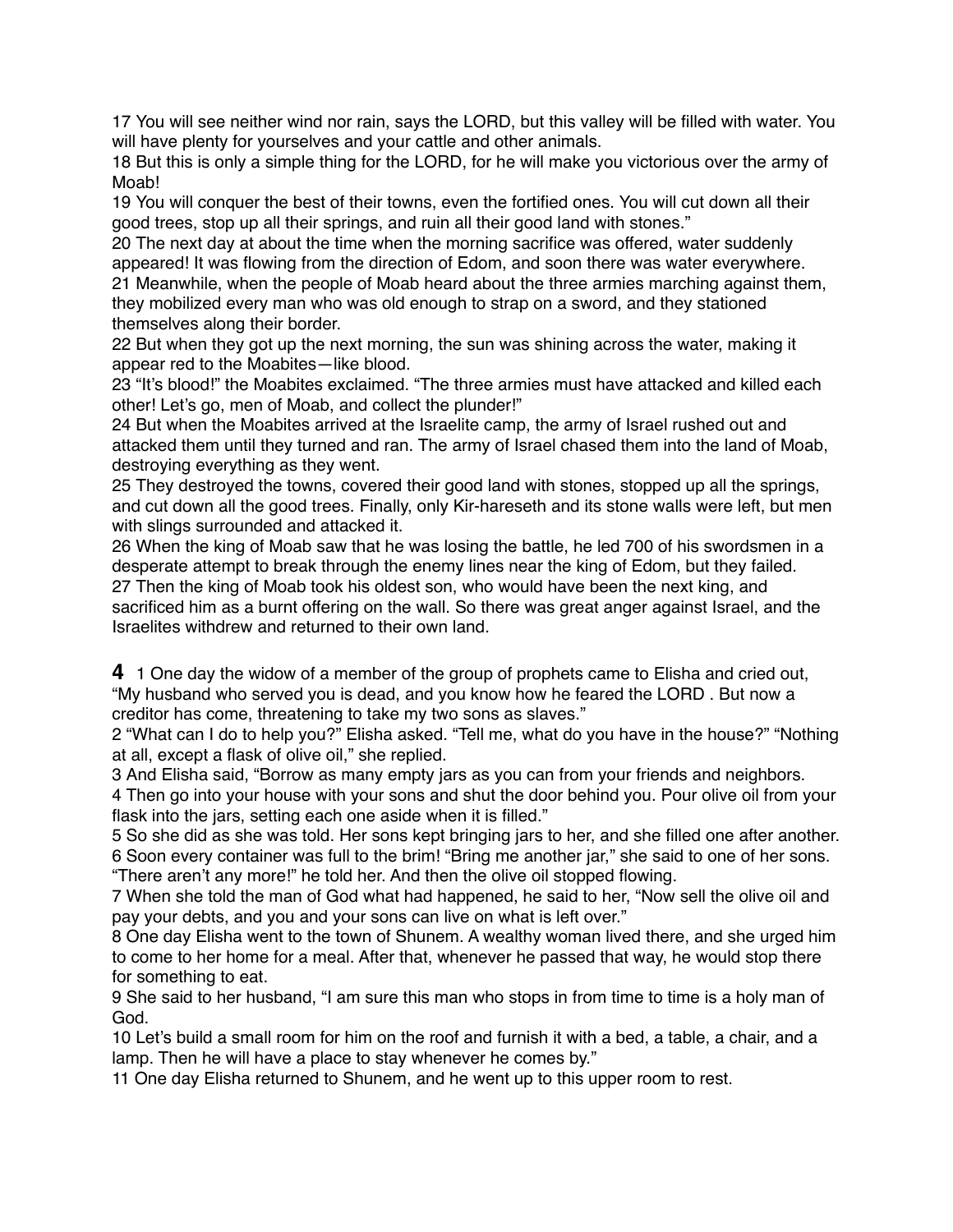12 He said to his servant Gehazi, "Tell the woman from Shunem I want to speak to her." When she appeared,

13 Elisha said to Gehazi, "Tell her, 'We appreciate the kind concern you have shown us. What can we do for you? Can we put in a good word for you to the king or to the commander of the army?'" "No," she replied, "my family takes good care of me."

14 Later Elisha asked Gehazi, "What can we do for her?" Gehazi replied, "She doesn't have a son, and her husband is an old man."

15 "Call her back again," Elisha told him. When the woman returned, Elisha said to her as she stood in the doorway,

16 "Next year at this time you will be holding a son in your arms!" "No, my lord!" she cried.

"O man of God, don't deceive me and get my hopes up like that."

17 But sure enough, the woman soon became pregnant. And at that time the following year she had a son, just as Elisha had said.

# **Psalm 140:1-13**

**140** 1 O LORD, rescue me from evil people. Protect me from those who are violent, 2 those who plot evil in their hearts and stir up trouble all day long.

3 Their tongues sting like a snake; the venom of a viper drips from their lips. Interlude

4 O LORD, keep me out of the hands of the wicked. Protect me from those who are violent, for they are plotting against me.

5 The proud have set a trap to catch me; they have stretched out a net; they have placed traps all along the way. Interlude

6 I said to the LORD, "You are my God!" Listen, O LORD, to my cries for mercy!

7 O Sovereign LORD, the strong one who rescued me, you protected me on the day of battle.

8 LORD, do not let evil people have their way. Do not let their evil schemes succeed, or they will become proud. Interlude

9 Let my enemies be destroyed by the very evil they have planned for me.

10 Let burning coals fall down on their heads. Let them be thrown into the fire or into watery pits from which they can't escape.

11 Don't let liars prosper here in our land. Cause great disasters to fall on the violent.

12 But I know the LORD will help those they persecute; he will give justice to the poor.

13 Surely righteous people are praising your name; the godly will live in your presence.

# **Proverbs 17:22**

**17** 22 A cheerful heart is good medicine, but a broken spirit saps a person's strength.

# **Acts 14:8-28**

**14** 8 While they were at Lystra, Paul and Barnabas came upon a man with crippled feet. He had been that way from birth, so he had never walked. He was sitting

9 and listening as Paul preached. Looking straight at him, Paul realized he had faith to be healed.

10 So Paul called to him in a loud voice, "Stand up!" And the man jumped to his feet and started walking.

11 When the crowd saw what Paul had done, they shouted in their local dialect, "These men are gods in human form!"